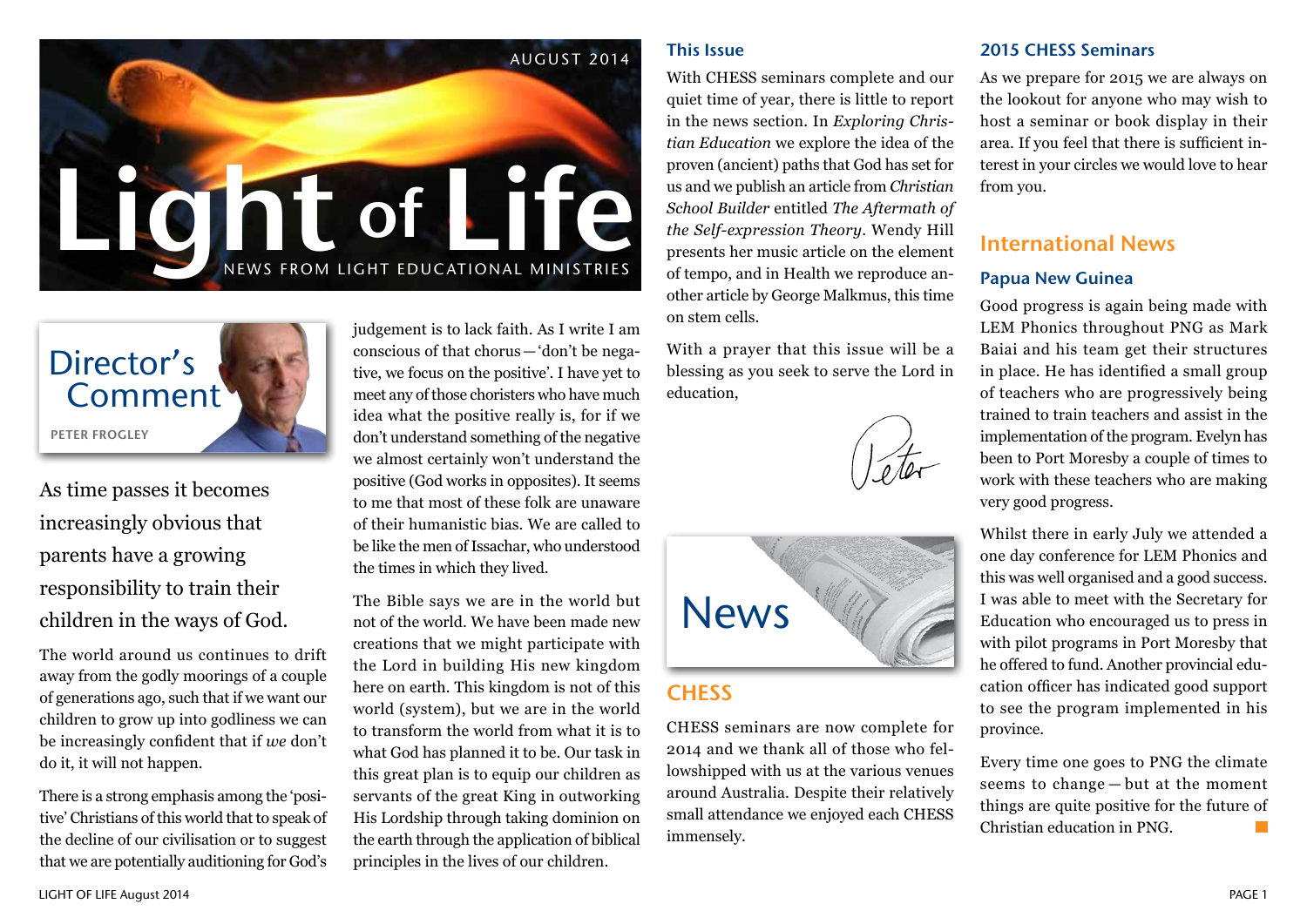

# No. 93: Proven Paths

It is unfortunate that Christian educators are sometimes seen as those who want to return to the past, being unable to cope with the 'enlightened' developments of recent years.

For such enlightened souls we biblical Christians are relics of the past—of a time of regulation, bondage and small mindedness. Such would claim that we are now progressing to an era of self-consciousness, self-awareness, of freedom, exploration and creativity such as the world has never before seen.

Without invitation we have been mercilessly bombarded with foolishness, masquerading as a modern philosophy, that undergirds such an enlightened view of life and education. A philosophy that is producing what many Christians would consider a culture of death, rather than of life and enlightenment.

The modern world advocates a culture of lawlessness that always leads to foolishness on a grand scale. How then can such enlightened souls possibly continue on this path? Can't they see the fruit of their philosophy? Are they unaware of society unravelling before their very eyes? Apparently not, for I hear many, even some Christians, singing the praises of our modern education, despite the world sinking into more and more chaos with the lowering of standards on every hand—except perhaps in the art of sinning more creatively!

#### Antidote

The alternative to this, of course, is to return to God and the ways He set down for us in the Scriptures.

As I was pondering this article the scripture came to mind:

Thus says the LORD: 'Stand in the ways and see, and ask for the old paths, where the good way is, and walk in it; then you will find rest for your souls'. But they said, 'We will not walk in it.' *Jeremiah 6:16*

Perhaps you, too, feel some sympathy for Jeremiah who time and again sounded the alarm to his people and each time was ignored and even suffered certain deprivations. It seems even today that those who seek a truly Biblical education experience the same rejection from the vast majority, including many of their Christian friends.

So Jeremiah is counselling not to proceed in wilfulness and independence, but rather to return to the Lord — to the old paths, where the good way is. Good advice for us

today as we face the same challenges as Jeremiah. These challenges are rooted in man's rebellion against a loving, gracious God. Jeremiah goes on to further describe the fate of his people.

Because My people have forgotten Me, They have burned incense to worthless idols. And they have caused themselves to stumble in their ways, from the ancient paths, to walk in pathways and not on a highway.

*Jeremiah 18:15*

God seems to think there is nothing new under the sun!

# there is no reason for Christians to feel intimidated by the ways of the world

Perhaps, then, there is a fundamental flaw in the way some folk think. They think that new must be better than old! Can I suggest that this is evidence of an evolutionary mindset which tells us that we begin with simple and progress to the complex. We began as primitive cavemen in the evolutionary cycle... but just look at us now! On the other hand, a biblical world view begins with God and the Bible. Man began very smart in Adam... and just look at us now! With this analysis both can't be right. The Bible and the second law of thermodynamics teach that we began with the complex and are degenerating to the simple. As this

pattern is not in dispute (by wise people, that is) it would seem wise to go back to the proven paths to discover what it was we understood in times past that we seem to have lost in our present day.

#### In education

When it comes to education then, as Christians we should return to the Bible with the expectation that it will disclose to us how God may instruct us to educate our children. Christian foundations are laid in reality. It is the opposite in the world where foundations are laid in fantasy. As a result our goals are also going to be quite the opposite to those of the world. Our sure foundations are God and His Word, whereas modern man is limited to his own meagre independent resources — and because he is a speck on a distant planet with no obvious purpose for existence, he has a very limited future.

Thus there is no reason for Christians to feel intimidated by the ways of the world, for the proven paths of the Lord are by far the best. Whether physically, spiritually, intellectually or emotionally, the ways of God have stood the test of time and circumstance. Not so the ways of the world! For we can observe from history that whenever a people turn away from the Lord and His ways they inevitably spiral into degeneracy. We saw this time and again with Israel in the Old Testament and since Christ we have seen the pattern continue with frustrating consistency. In our day we see all around us the disintegration of the western world. With increasing regularity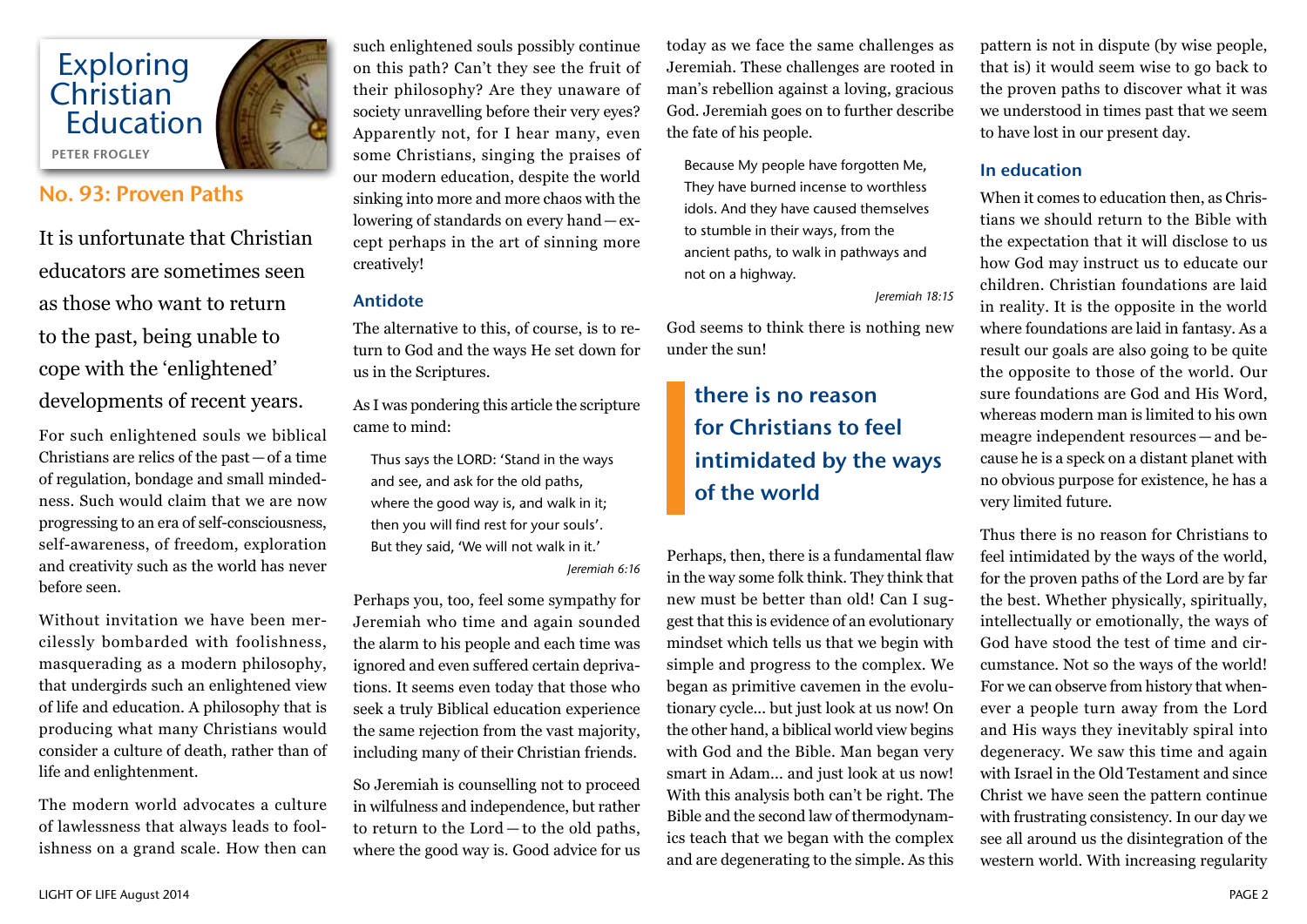we see western nations legislating for right to be wrong and wrong to be right! Indeed it is difficult to find any nation where 'righteousness is exalting the nation' any longer.

Some would say that is a sure sign of the end. Well... it is a sure sign of the end of the blessings western nations have enjoyed for so long.

So we could perhaps rightly suggest that we find ourselves in a similar situation to Jeremiah—a remnant upholding the prophetic word of God in the midst of decadent and rebellious people. From God's perspective, what a blessing it is to be a Jeremiah, a true servant of the Lord! And I suspect that for the remnant today—biblical Christians, including that hardy band of home educators — it is a day similar to the days of Jeremiah. Those committed to training their children in the ways of the Lord have a special place in the purposes of God for our land. Far from being in a helpless position, history teaches us that we are the latest remnant of the Lord, upholding His banner for all the world to see.

# AUSTRALIA<br>**POST**

# New zoning

Since 1 August Australia Post have altered their postal zones to make ACT part of NSW for postage. This means that ACT residents will no longer enjoy flat rate postage and local pickup may be more cost effective. For more details please contact the office on (02) 6259 3944 or email asklem@lem.com.au.



Not all was good, way back in the good old days. But some of the things were better.

In those days, many parents and teachers used the principles of the Book of Proverbs as their theory of child training and used a hickory stick to apply the theory to real life.

That has changed, Today we live in an 'enlightened' world. Instead of the Book of Proverbs, there are many volumes to guide parents and teachers in their task of child training. And instead of a hickory stick, one should use candy, treats and rewards to produce acceptable behaviour. This change has produced and will continue to produce disastrous results. But first of all, let us take a look at the self-expression theory.

## A brief look at the theory

The *self-expression theory* is a faulty system of thought that especially effects one's view of child training and expresses itself like this:

*If Johnny becomes angry and stomps his foot or slams the door or yells at his mother, it is best to quietly ignore him or perhaps use a diplomatic endeavour to pacify him. It is certainly wrong to severely scold or punish Johnny* 

*because it stifles his development. Furthermore, this anger is pent within and causes him to become more violent. It is better to let him get it out of his system.*

*Since children excel in doing what they like to do, it is better not to impose rigid requirements in relation to school life. Let children choose their curriculum, allowing them to study what they like to study. Have free classrooms with upholstered chairs and sofas. Some children may even study best stretched out on the floor.*

Perhaps these illustrations help us to see the course of the self-expression theory out there somewhere. But what are some ways in which this theory makes its inroads closer to home? Have you ever heard (or been tempted to use) reasoning like this:

*Mark is more active and gets into more mischief than our other children. The usual discipline seems to have little effect on him. I guess we will have to put up with his capers. Perhaps he is somewhat hyperactive.*

*Yes, we appreciate the orderly school life we have. But Sister Rachel is quite strict. I'm not sure why she takes issue with all the little things. After all, children become tired of sitting all day.*

*This series of studies on child training is quite challenging. Really, though, the ideals and goals are always beyond us. So I suppose our practices are about average. We don't expect our children to act like adults.*

Each of the above reasonings contain truth. Perhaps not all children are as active as Mark, perhaps not all teachers are as strict as Sister Rachel, and no, children should not be expected to act like adults. But re-examine these reasonings. Do they not hint that the children in focus should be granted more self-expression? And if the self-expression theory is employed, what will result?

### The Aftermath of the Theory

Our word *aftermath* is formed by combining *after* with the obsolete Old English word for *math*, which means 'mowing'. When self-expression (which lies seeded within human nature) is fertilised well by parents and educators and is watered by moral decadence, it reaches maturity and brings results. The proponents of selfexpression advertise the lush appearance during the growing season. But what happens when the grass has been cut? What are the results of self-expression?

The results are evident in the society around us. They are also seen in the histories of those who held false views of God, human nature and children. Furthermore, the scriptural record itself reveals the aftermath of self-expression.

Proverbs 29:15 states 'A child left to himself brings his mother to shame'. A child's self-expression, unchecked by correction, produces disrespect and hatred. Authority figures tend to stand in the way of self-expression, so the child develops animosity toward home, church and government leaders. Law officers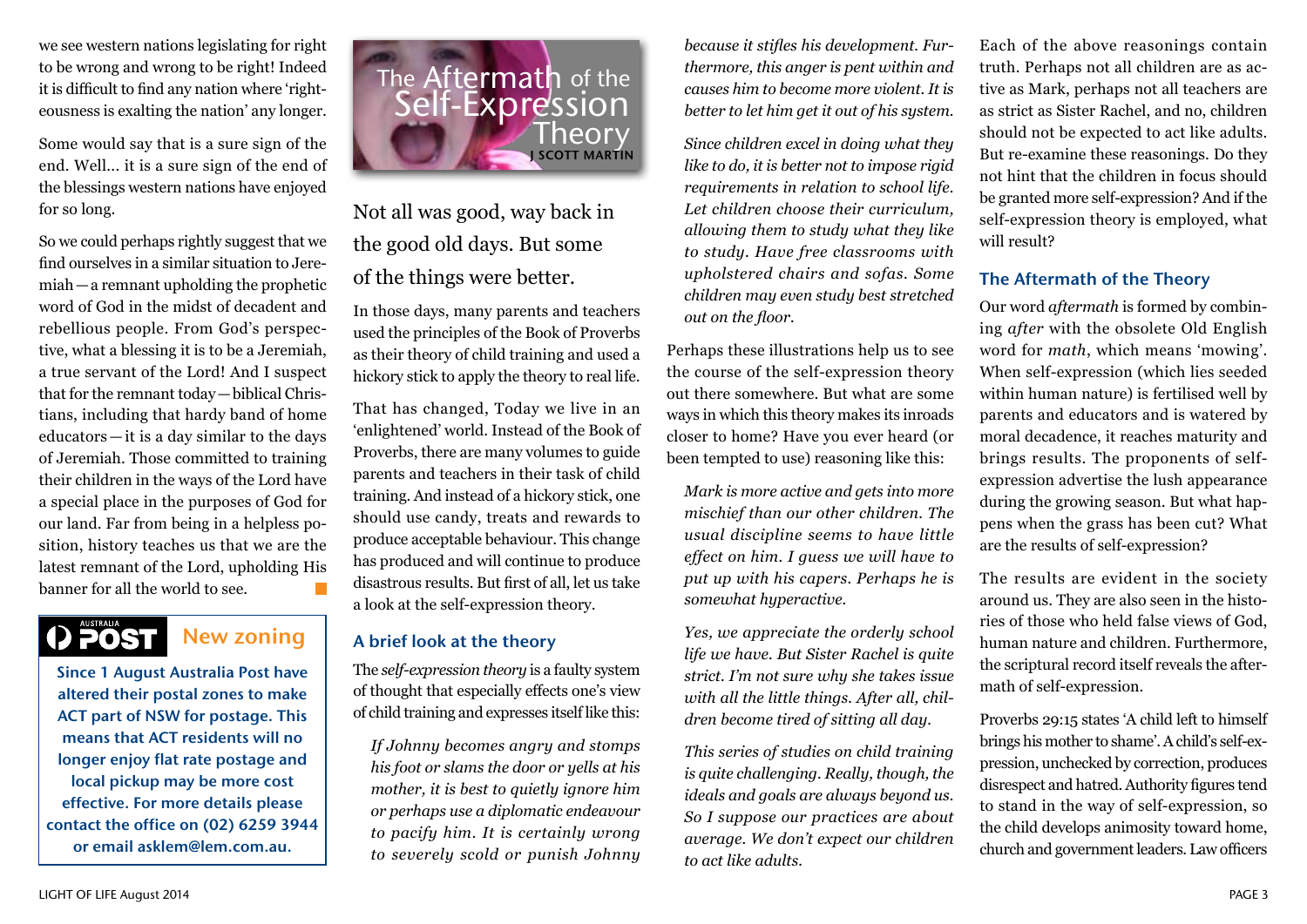and others who endeavour to enforce acceptable behaviour become the objects of hatred and violence.

The child who is allowed to express himself freely often has little regard for the values of his parents. He scorns their religious persuasions. Their books, their music, their ideas of labour or frugality do not fit his tastes. He may even distain his parents' earthly accomplishments and despise involvement in a business pursuit they have spent years to build. Finally the parents become loath to identify with what they have helped produce. Truly, a child left to himself brings his parents to shame.

Another result of self-expression is seen in the sons of Eli, who 'made themselves vile, and he restrained them not' (1 Samuel 3:13). The context of this verse suggests this alternate rendering as well: Eli's sons 'made themselves vile, *because* he restrained them not.' Vile living results from the self-expression theory. 1 Samuel 2 reveals that they committed gross sins of desecration and immorality.

Furthermore, the Hebrew word here translated *vile* means 'to be made light; to be lightly esteemed or insignificant'. This suggests that their lives lacked substance. What do the majority of people under thirty-five live for today? The weekend? Paid vacation? The next trip from drugs? Acts of adultery, fornication and immorality? Self-expression produces empty lives!

Granted, those whose lives revolve around the family, occupation or country are not

saved on that merit. Nevertheless, there is a legitimate natural satisfaction experienced when a person's life revolves around an entity greater than themselves, even though they are not submitted to the Lordship of Christ. Furthermore, such individuals are often better prepared to face the rigours of the Christian life if they do respond to the Gospel. Other fruits of self-expression are seen in the younger son in Luke 15:12–13.

# there is a legitimate natural satisfaction experienced when a person's life revolves around an entity greater than themselves

His father honoured his request to have the inheritance divided prematurely. What did the son do? He wasted his substance with riotous living. He not only lived an immoral life, but he also wasted his finances. How typical! How amazingly accurate to today! Some people waste their earnings on food. How many fast food places border the main highways of your nearest town? Some people waste their earnings on extravagant, luxurious purchases. And most, like the prodigal son, spend it all! For some, it is not even their own earnings that they waste, but a welfare cheque. Selfexpression results in wasteful living.

Adonijah, King David's son, is an example of one who was permitted unlimited self

expression. The Bible declares that his father 'had not displeased him at any time in saying, Why hast thou not done so?'(1 Kings 1:6). What resulted? He usurped the throne in David's old age. This shows his pride and personal ambition. He did not want to surrender to Solomon as king.

When this strategy failed, he waited until David had died and then tried again for the throne in 1 Kings 2. He appealed through Bathsheba, Solomon's mother. This reveals another fruit of self-expression. He had no qualms about using the sympathy of another for personal, selfish advantage.

He further appealed on the basis of his popularity. In 1 Kings 2:15, he stated that the kingdom was his, that actually he deserved it, and he further implied that God got in the way so that he could not receive what circumstances were offering to him. By implication he was saying this about his usurpation: 'I really didn't do anything wrong; things just fell into place and were working well until God and Solomon changed that'. What warped, selfish concepts result from self-expression!

Then, because he was so awfully mistreated, he had one small petition to make. He desired Abishag for his wife. This innocent request was actually another attempt to gain the kingdom.

Does not self-expression produce similar results today? Self-expression results in a warped, selfish outlook on life. One does

not need to look far to find pride, selfexertion and self-exaltation. Men devise and scheme to advance themselves at the expense of others and principle. This self-serving attitude hinders harmonious working relationships. Self does not like to submit or share or see another person advanced. Self-expression culminates in self-enthronement.

#### Conclusion

The above does not suggest that selfexpression is the only ingredient that produces such results.

As parents, as teachers, as children of God, what should be our response to this bleak picture?

- 1. Don't allow self-expression in our own lives. 'I keep under my body, and bring it into subjection' (1 Corinthians 9:27).
- 2. Don't tolerate self-expression in our children. 'Correct thy son, and he shall give thee rest: yea, he shall give delight unto thy soul' (Proverbs 29:17).
- 3. Boldly present Jesus Christ to this decadent world. 'Come unto me all ye that labour and are heavy laden, and I will give you rest. Take my yoke upon you, and learn of me; for I am meek and lowly in heart: and ye shall find rest unto your souls' (Matthew 11:28–29).

*Taken from Christian School Builder, June 2014*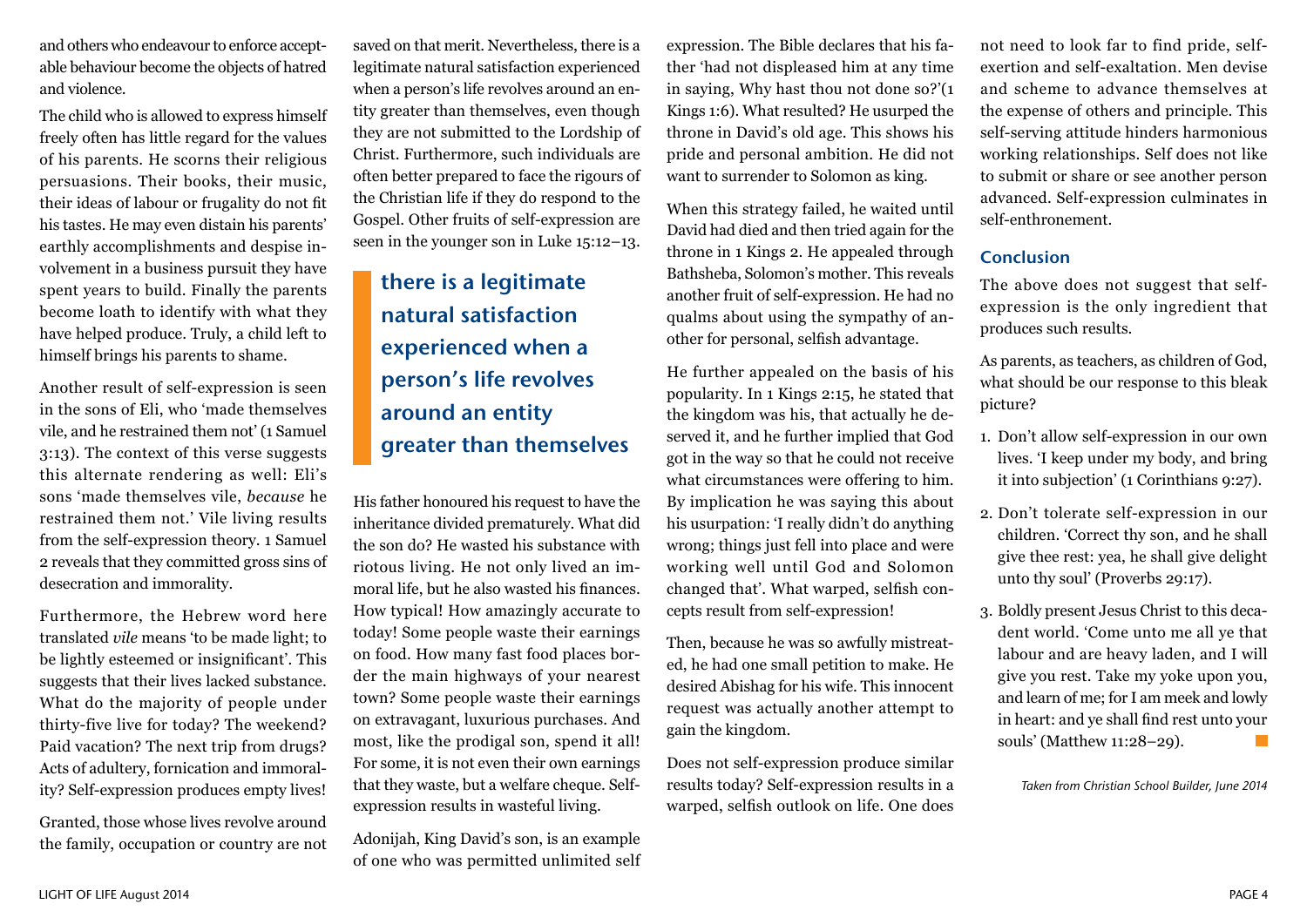

# No 5: Tempo

One of my goals in this music series is to help you understand and identify individual music elements as you listen so you can distinguish balanced, beneficial music from what is not.

Before we look at the element of tempo, let's quickly revise the elements studied so far in this series to better understand how their combinations can produce a mighty, powerful medium which can influence and manipulate listeners. Music is a complex combination of basic building blocks with very powerful positive and negative effects.

We have seen how music contains many opposites — rhythm is long and short sounds and silences; beat is even like ticks on a clock, the opposite to rhythm; melody is high and low notes following each other; harmony is notes sounding at the same time, opposite of melody; dynamics is loud and soft sounds. There is infinite variety in how the elements can be combined. When

we add tempo, we add another huge range of possibilities and variations.

## Definition

So then, what is tempo? An easy definition of tempo is 'how fast or slow the music is.' Tempo comes from the Latin *tempus* meaning 'time'. The Macquarie dictionary defines it as 'relative rapidity or rate of movement'. Basically tempo is about movement, speed and time. Time is fascinating. Sometimes it seems to go faster and other times slower. Our perception of time depends on how many activities we fit into a given time. In a busy day, time seems to fly. A slower day means there are fewer activities and we relax more. It is a matter of how many activities we have.

Tempo can be measured. A car's speedometer measures kilometres travelled per hour — the higher the number, the faster the car moves. In music, tempo is measured by counting the number of beats per minute—the higher the number, the faster the music. A metronome was invented to count the number of beats per minute so composers and performers know exactly how fast a piece should be played. Many pieces have a metronome marking at the start. e.g.  $MM \downarrow 60$  (MM stands for 'Maelzel's Metronome') means the speed is 60 beats per minute. Obviously  $MM_{4}$  40 is a slower tempo than MM  $\downarrow$  200.

Italian words are commonly used in music to describe various tempos. *Moderato* is at a moderate speed, not too fast and not too slow. *Andante* means a rather slow, flowing

pace. *Adagio* and *largo* are even slower. *Allegro* describes happy, cheerful, rather fast music. *Presto* is faster still, and *Prestissimo* means as fast as possible!

Tempo is often confused with rhythm and beat because they are all directly related to time but in different ways. Rhythm is about activities and rests—long and short notes (many active bumping molecules)

# For good health we need to balance busyness and stillness in our lives

and silences (rests). Beats are even just like seconds ticking on a clock. But tempo is about *how many* beats (activities) are in a given time.

## The foundation of time

We have heard a very brief explanation of tempo. Now let's apply this further to assist our discernment of music. Remember that music moves through a timeline. The foundation of time provides a beginning, middle and end to a piece of music.

Who created time? God created time but gave us free will to decide how many activities we cram into a day — what sort of a tempo our day will have. We cannot be busy all the time because we need times of stillness and rest to recover, like our night time sleeping and weekly Sabbath rest. In Psalm 46:10 God tells us to 'Be still and

know that I am God'. The world is full of diversions which will keep us occupied and distracted from what should be the centre and main focus of our lives—God. Tempo teaches us that God gives us time for busyness and stillness. For good health we need to balance busyness and stillness in our lives.

## Tempo and the body

Tempo in music has a direct effect on us physical, mentally, emotionally and spiritually. Music with about sixty beats per minute is beneficial being similar to our heartbeat. Some like to study listening to music and music of this tempo can be beneficial to learning. Personally I prefer silence without any distractions at all.

In contrast, fast music with many beats per minute energises the body. In appropriate situations this can be beneficial to motivate and stimulate people. However, excessively fast music heard over long periods overstimulates and causes adverse effects. This is especially so when tempo is combined with excessive dynamics, beat and rhythm, leading to stress, anxiety and tension. We saw in earlier articles the effects of abused elements on the heart, brain, ears and hormones, sex organs, minds, feelings and energy levels. Short bursts of fast loud music (e.g. mobile phone ring tones) can pressure us to answer the phone immediately. The element of tempo adds a whole new dimension to popular music. Faster tempos combined with excessive dynamics, rhythm and beat may become a lethal cocktail.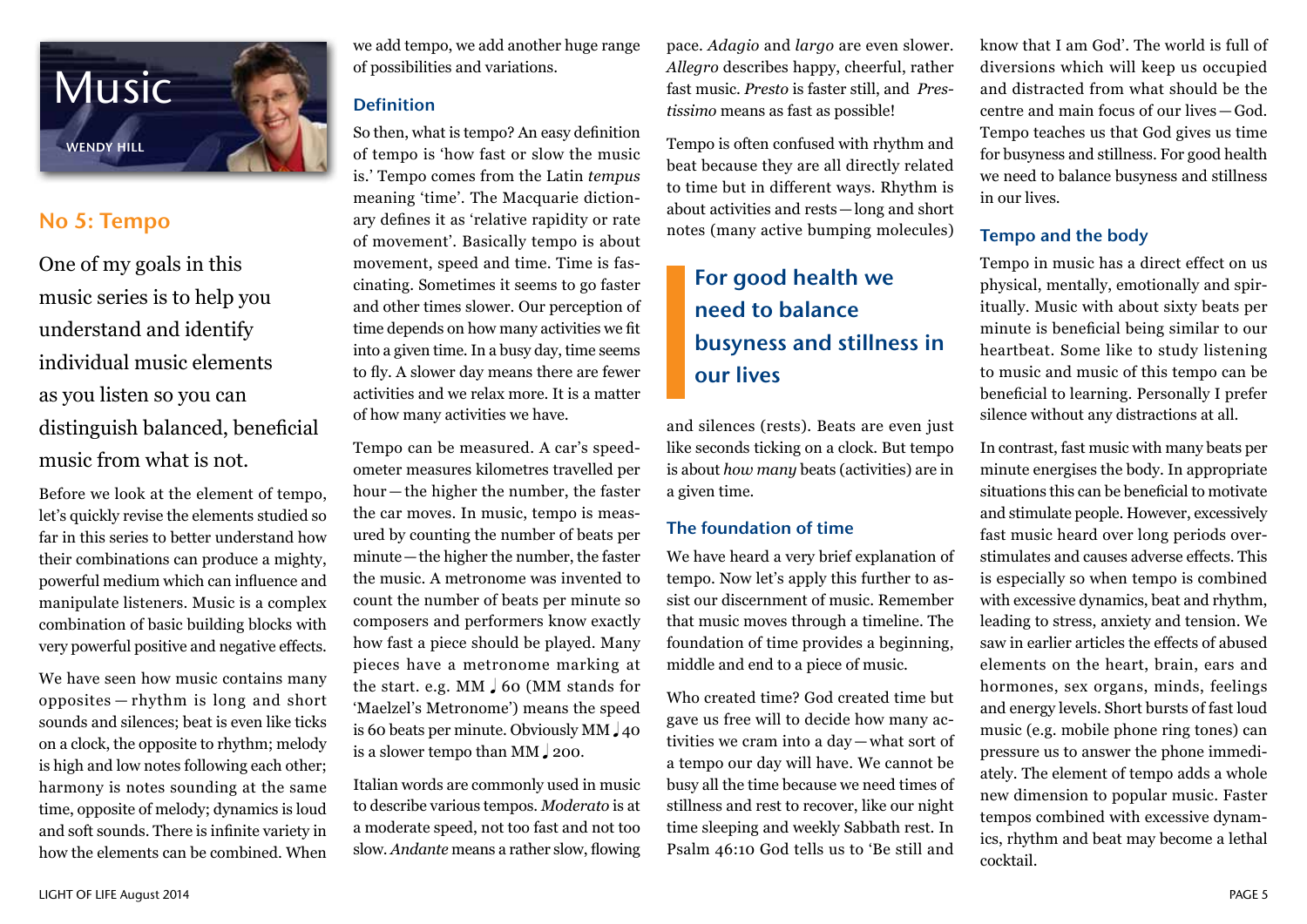Very fast music may be flashy and egotistical to showcase the brilliance of the performer. This is common in the humanistic, worldly music scene. Some rock musicians have even made pacts with the original master musician in heaven, the devil, so they can become highly successful in the world's eyes. Their music is amazingly fast, extremely difficult to play, loud, frenzied and manic. The New Penguin Dictionary states that the brilliant playing of the nineteenth century charismatic violinist, Nicolo Paganini, 'suggests supernatural, even demonic powers.'

# God should be our main focus and director of the tempo of our lives

Students of classical music can also abuse tempo by rushing through technique and pieces just to finish their practice. In the long run they merely practise bad habits which need to be corrected later on. It may be fun for students to play fast but it is also very good to play slowly.

At the opposite extreme, slow, soft music can aid relaxation and help sleep habits. However, excessively slow music may become boring and dull the brain. Some New Age music styles use this slowness to manipulate the mind by inducing an alpha state rather than a beta state. Slow tempo combined with excessive harmony can lead to a false sense of peace and security.

# Tempo in worship

Quiet Christian worship music in a moderate tempo creates a reverent atmosphere as people enter church and their hearts are prepared to be stilled and calmed so minds can focus on God. But how often do we hear this today? Many times, as soon as people get out of their car, the first thing they hear is the thump of a bass drum kit with its fast, loud beat. Adrenalin starts flowing and they rush in to meet their friends with chit chat and laughter. They may even grab a cup of coffee as they go through the door to keep them alert and awake. The atmosphere in such churches is more like a social club. People seem totally unaware that their senses are totally distracted. Ears are bombarded by fast, loud music. Eyes spy friends and noses smell the coffee. Taste buds savour the flavour. The frontal lobe in the forehead which God designed for spiritual awareness and discernment, is clouded over with so much information and distractions that it is difficult for the person to concentrate on the whole reason for being there. It is hardly respectful to our Creator who designed this holy day to be an intimate one between each individual and Him to strengthen their relationship. I won't rave on any more! Let's turn to some history about time.

#### The history of tempo

Throughout history tempo has had different meanings, depending on man's concept of time. In the Baroque and early Classical periods (1600–1750), musicians usually kept strict tempos. Many compositions

were simply titled *Largo*, *Adagio*, *Andante*, *Allegro* or *Presto*. Life was at a relatively slower pace than in later periods. After the Industrial Revolution in the Classical and Romantic Periods (1700s–1800s), life in general moved at a quicker pace. Trains were faster than horses. The telegraph and Morse code made communication faster. Bicycles were faster than walking. Many moved to the cities for work and people must have felt city life was busier than ever before. They wanted to visit the country to slow down. Beethoven (1770–1827) loved to retreat to the country, to hear the sounds of nature and describe them in some of his works.

*Rubato* was a new musical term used to describe Romantic music which did not keep to a strict tempo. This meant freedom in tempo (*rubato* literally means 'robbing' some time from longer notes and adding it to shorter notes). Playing with rubato allowed the player to go faster or slower as his emotions dictated. This was reflective of romantic philosophies of freedom from classical restrictions.

What would people of the eighteenth and nineteenth centuries think if they could experience our era? How would they describe the tempo of our lives today? Beyond prestissimo! Presto in the early 1800s may have meant the speed of a galloping horse but in the twentieth century it could be the speed of a jet. Today speed is almost instantaneous. Computer technology sends information to the other side of the world in an instant of time.

But — whatever tempo our lives are, and whatever age and stage we are at, whether we are busy or quiet — *whatever* we do should still be done with all our heart for the Lord. Regardless of the century and times we live in, God should still be our main focus and director of the tempo of our lives. Colossians 3:23 says, 'And whatsoever ye do, do it heartily as to the Lord and not unto men.'

In summary, tempo is based on time and is how fast or slow the music is. This music element teaches us that God gives us time for busyness and stillness. He wants us to be still and know who He is (Psalm 46:10). He wants us to do everything with all our heart for Him (Colossians 3:23).

If we make the effort to find the time and slow down from the world's hustle and bustle, to spend time with Him and pray to Him, then He will find the time to answer our prayers.

#### As the hymn says:

Take time to be holy, speak oft with the Lord; Abide in Him always and feed on His Word… Take time to be holy, the world rushes on, spend much time in secret with Jesus alone.



T.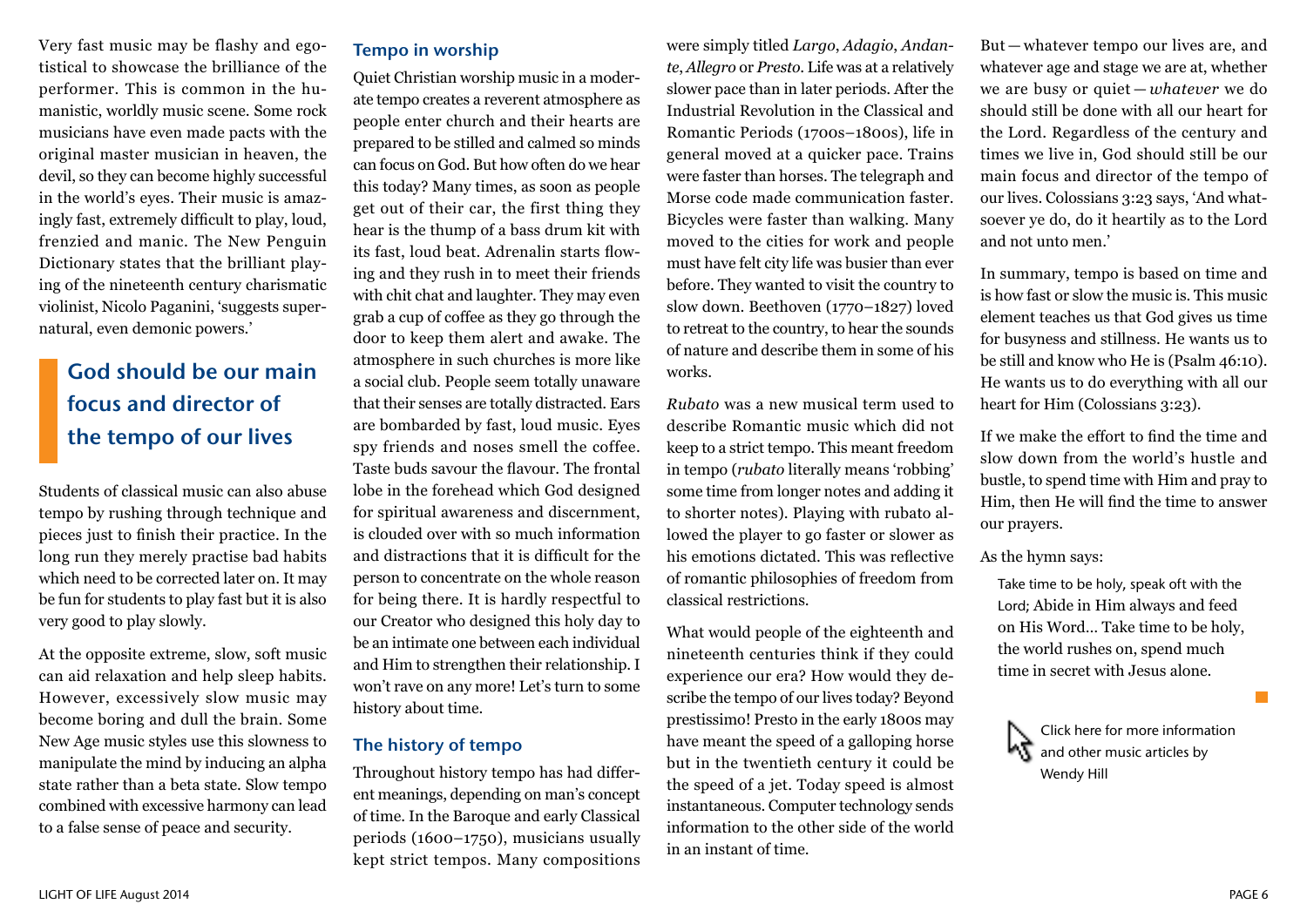

# Stem Cells to the Rescue!

There is not a doctor in the entire world capable of healing anyone of anything, nor is there a drug, radiation or surgery that can heal anyone of anything.

And to go a step further — there is not a vitamin or mineral supplement, herbal compound, or homeopathic concoction that can heal anyone of anything.

The truth is that man will never find the solution to these physical ills until he realises that the only healing that can ever take place within the body is the self-healing that God programmed for us. As we learn more about this incredible physical body temple that God has graciously provided each of us, how can we fail to exclaim words similar to those of the Psalmist in Psalm 139:14:

I will praise thee; for I am fearfully and wonderfully made.

#### What about stem cells?

Stem cells have the ability to become any other cell in the body! In other words, a

stem cell can become a neuron, a liver cell, a brain cell, a hair or nail cell, a blood cell, an immune system cell, etc.

There has been a lot of talk about stem cells as well as great controversy over the use of stem cells coming from human embryos.

Researchers claim that through stem cells they will have the raw materials with which to heal many serious diseases and physical problems that in the past were thought beyond repair. Unfortunately they fail to acknowledge (or perhaps realise) that there is no need for the use of embryonic stem cells or any other type of stem cell coming from an outside source.

If we are nourishing the body with living (raw) plant sourced foods, the body is capable of producing within its own bone marrow all the stem cells necessary to fix almost anything that breaks down within the body. When the body is receiving proper nutrients, it will automatically produce within itself everything necessary to heal itself of almost anything—without any help from scientists, doctors, or drugs.

## All healing is self-healing, built in by God

God placed within our genetic makeup all that was necessary for a person to automatically heal from almost any physical problem that manifested. We see this self-healing begin to manifest almost immediately before our eyes after a cut in the skin occurs. Blood flows from the break in the skin to cleanse the wound, followed by a scab forming over the break to protect it

from the elements. While underneath the scab, skin cells recognise the need to divide and grow until the break in the skin has been closed and healing has occurred.

As the void is filled with new skin, the replication of cells is slowly turned off so that a skin tumor does not form from excess cell replication. In other words, skin cells know when to grow and when to stop growing.

the body is capable of producing within its own bone marrow all the stem cells necessary to fix almost anything that breaks down

This all happens because the body is a powerful self-healing organism.

On 19 February 2003 the Journal of the American Medical Association (JAMA), told about research from Johns Hopkins Medical School reporting the ability of stem cells to cross the blood brain barrier and become neurons in the recipient's brain. Neurons are the most highly advanced functional cells in the body, controlling all of the brain and muscle functions. Previously, science had no way to explain how many individuals with apparently permanent brain injuries from strokes, trauma, or neurodegenerative disorders could heal and regain lost central nervous system

function from problems they had previously thought were beyond repair.

These findings can revolutionise our understanding not only of how physical healing takes place within the body, but how, when provided with the proper nutrients, the body is capable of restoring even brain function—all without drugs or other interference or intervention by man.

In a healthy body (one that is being properly nourished), the body has the building materials it needs to repair almost any area that is not functioning at peak performance. This includes the production of stem cells in the bone marrow, which are then carried by the blood to every part of the body to fix and repair broken down areas.

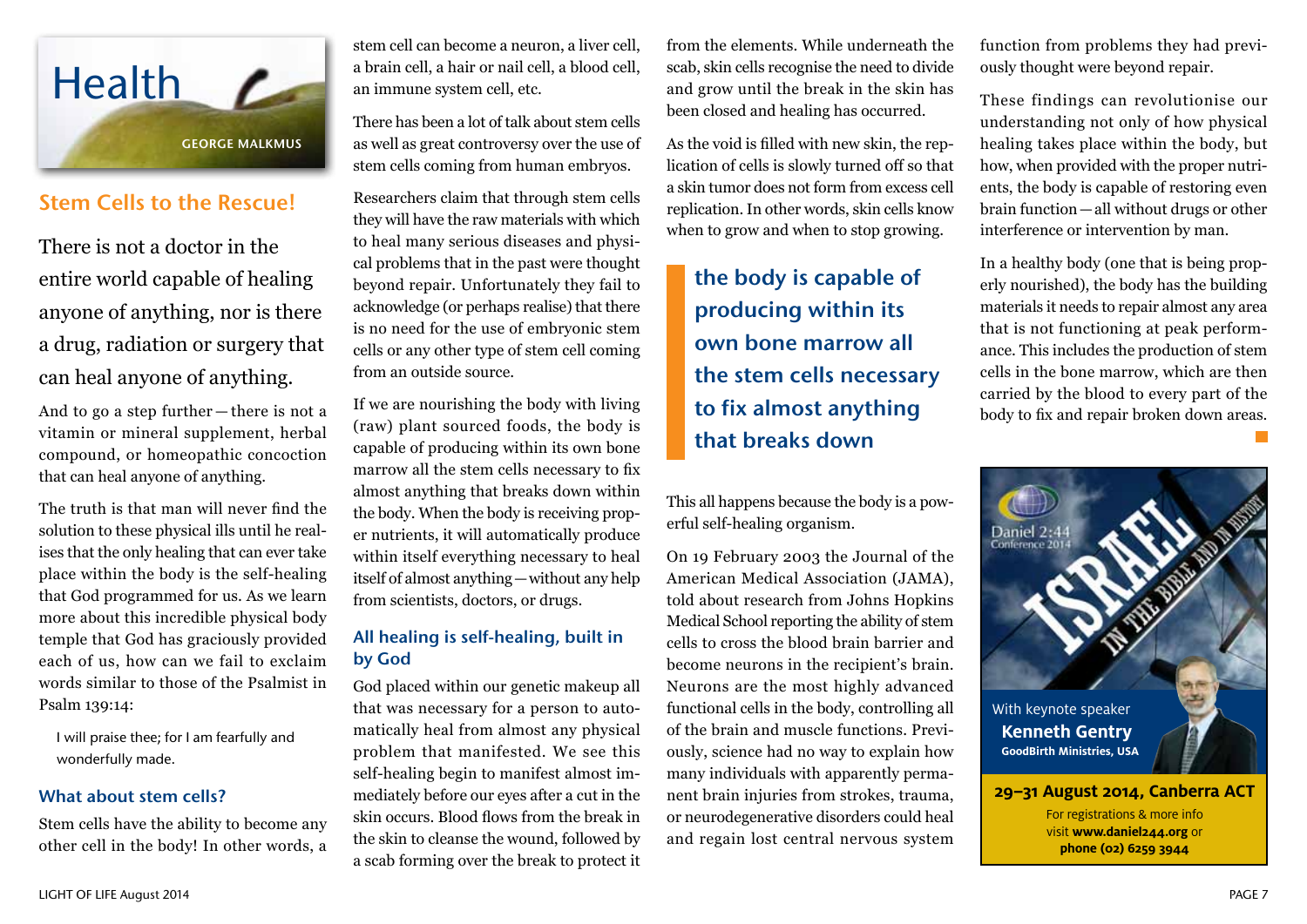

# The Elements of Music 2nd Edition out now

The second edition of Wendy Hill's *The Elements of Music* is now available in all three volumes. With new history content, updated exercises and new charts and maps, this update represents many hours of research and editing to produce a worthy product. Designed as a replacement for music lessons, students will acquire piano skills up to AMEB Grade 3, as well as an excellent background in music theory and history. Above all this course has been written from a biblical standpoint and refers all aspects of music back to the Creator of music Himself.

> Student Workbook **\$34.95** Teacher's Resource Kit **\$95.00**

> > to Marco's

homeland of Samavia. Suitable for

primary, paperback, 342 pages. **\$12.65**

#### Volume One

| Student Workbook       |  |
|------------------------|--|
| Teacher's Resource Kit |  |

# Volume Two

Student Workbook **\$41.95** Teacher's Resource Kit **\$105.00** Keyboard Arrangements **\$21.95** Test Book **\$17.95**

# Volume Three

| \$53.75 |
|---------|
| \$79.50 |
| \$25.95 |
| \$24.95 |
|         |



The Elements of Music Click to order

# Bob Jones University Press

### The Lost Prince of Samavia

An abridgement of the 1915 novel *The Lost Prince* by Frances Hodgson Burnett. The story of Marco Loristan, a twelve year old refugee, and his friend, a hunchback orphan named the Rat, embark on a dangerous journey across Europe to bring freedom



## The Man You Could Be

A book of thirteen reflections for secondary students drawn from the life of Joshua, a man who became all that he

could be for God. Paperback, 102 pages. **\$12.65**



#### Over the Divide

Jacy's father takes people on long hikes in the mountains and in these challenging conditions discovers many things about people that stretch capacity. A wonderful study in the issues of life for secondary students. Paperback, 146 pages. **\$12.65**



Bob Jones University Press

Click to order



Lan you

# Rod and Staff Publishers

## Lower Primary

*Grandfather and the Ravens* Four short stories about ravens. Whilst not particularly attractive, ravens can be amusing, they can be frustrating, but they never fail to fascinate. Paperback, 45 pages. **\$4.45**



#### *The Little Black Hen*

Designed for students to read for themselves, this book is the story of Beth, Fred and their new pet—the little black hen. Full colour illustrations. Hard cover, 208 pages. **\$18.35**

#### *To Grandma's House*

The stories of two young girls and their regular special visits to Grandma's house. Hard cover, 116 pages. **\$10.65**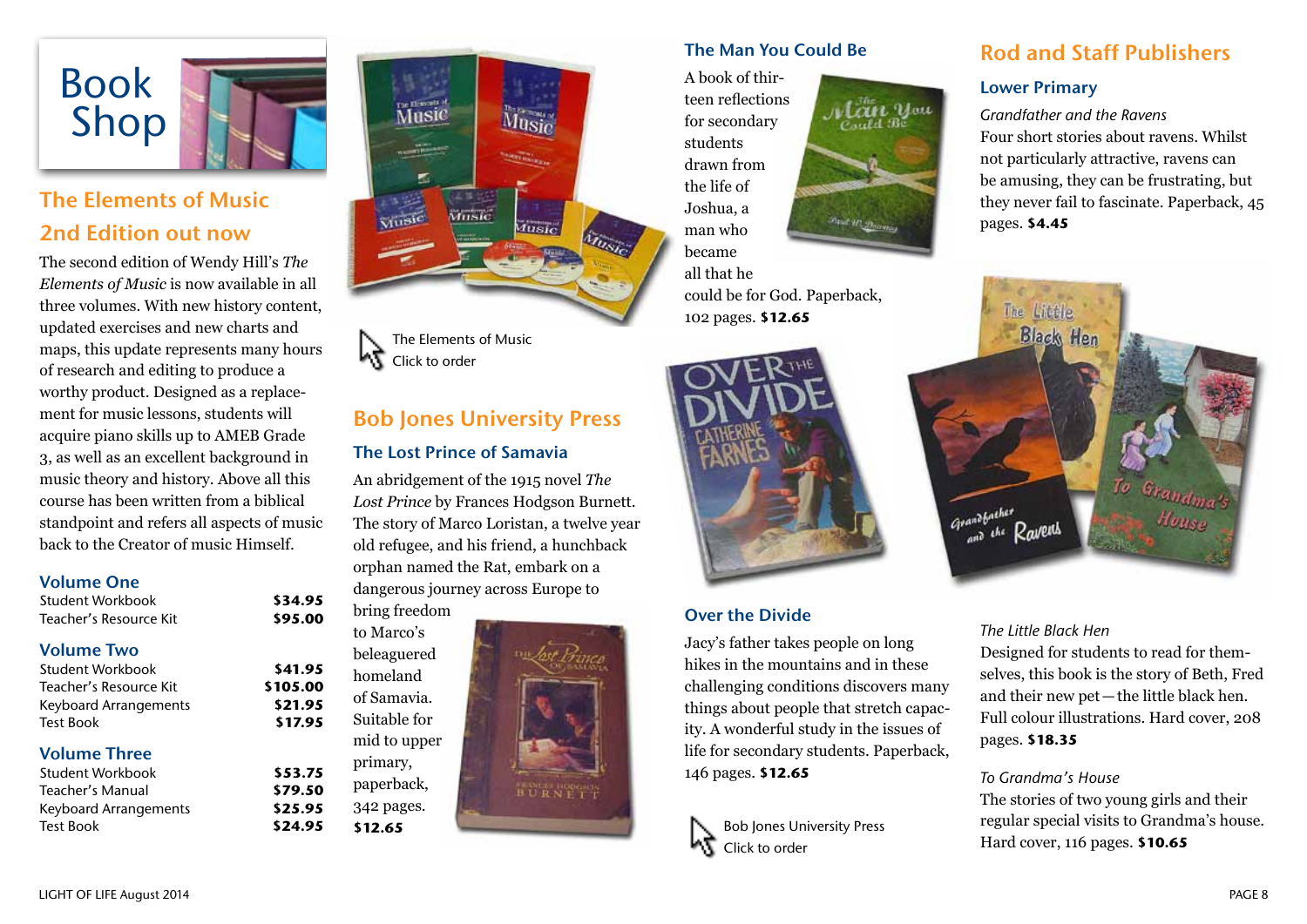### Middle Primary

*Cousins All Around* 37 short chapters about the adventures of the cousins in the Burkholder family who all live close to each other. Hard cover, 252 pages. **\$14.20**

*Summer of Calves* Stories that arise from a small farm, just large enough to run a few calves, and the events that occur in caring for them. Paperback, 151 pages. **\$9.50**

*Winter Days with the Treelo Triplets* A sequel to *Summer Days*, Winter brings many new and exciting developments. From a new school to snow storms and burning barns, there are no dull moments for the triplets. Hard cover, 218 pages. **\$13.25**

Stones From

Be Thermons!



# Upper Primary

*Brookside Farm Stories* Stories from a busy farm back when horses pulled the plough and clothes were made from seed sacks. Although just a young girl, Sharon worked hard in her busy life learning to trust the Lord in both the good and the challenging times. Hard cover, 112 pages. **\$10.20**

#### *Grandma's Goose*

 $\overbrace{\hspace{40pt}}^{w_{ho}}$  Hard-boiled

 $\epsilon_{qq}$ 

When grandma decided to raise a wild Canada goose, she created many exciting stories.

> This true story revels God's wisdom in the details of His handiwork. Hard cover, 189 pages. **\$12.60**

*The Hard-boiled Egg and Other Stories* 54 interesting and well-written stories about four young people who learn about gossip, confession, perseverance, and honesty in Christian relationships. Paperback, 221 pages. **\$11.30**

*Stories from Grandma's day* 59 stories from Grandma's wide ranging repertoire of stories that will teach and inspire young and old alike. Paperback, 285 pages. **\$12.95**

*Young Woman, Be Virtuous* A companion book to *Young Man, be Strong* encourages young ladies to be godly, good, pure, holy and walk in plain common-sense. It gives specific guidance to young women through church and family life. Suitable for upper primary to secondary. Hard cover, 381 pages. **\$17.65**

INTERNATIONAL ADVENTUS

STIER

 $JIM$ 



YWAM Publishing: International Adventures

## A Cry from the Streets

The account of the desperate plight of Brazilian street children in Belo Horizonte who have been reached with the love of God through Dutch couple Johan and Jeanette Lukasse. Their story makes for compelling reading. For secondary level, paperback, 220 pages. **\$18.35**

## Against All Odds

Jim Stier's story of God's call on his life and the many challenges he faced in the walk of obedience. Jim is Chairman of YWAM and his story is a compelling reminder that God restores broken lives. For secondary level, paperback, 180 pages. **\$18.35**

## Dayuma

The Waorani tribe of the Ecuadorian jungles had killed five American missionaries many years earlier. Dayuma<br>is the unforgettable story of a<br>individual is  $\frac{1}{2}$  and  $\frac{1}{2}$  conversion is the unforgettable story of a Waorani girl's conversion which changed her life and altered the destiny of her people. For secondary level, paperback, 204 pages. **\$18.35**



LIGHT OF LIFE August 2014 PAGE 9

Brook

Goose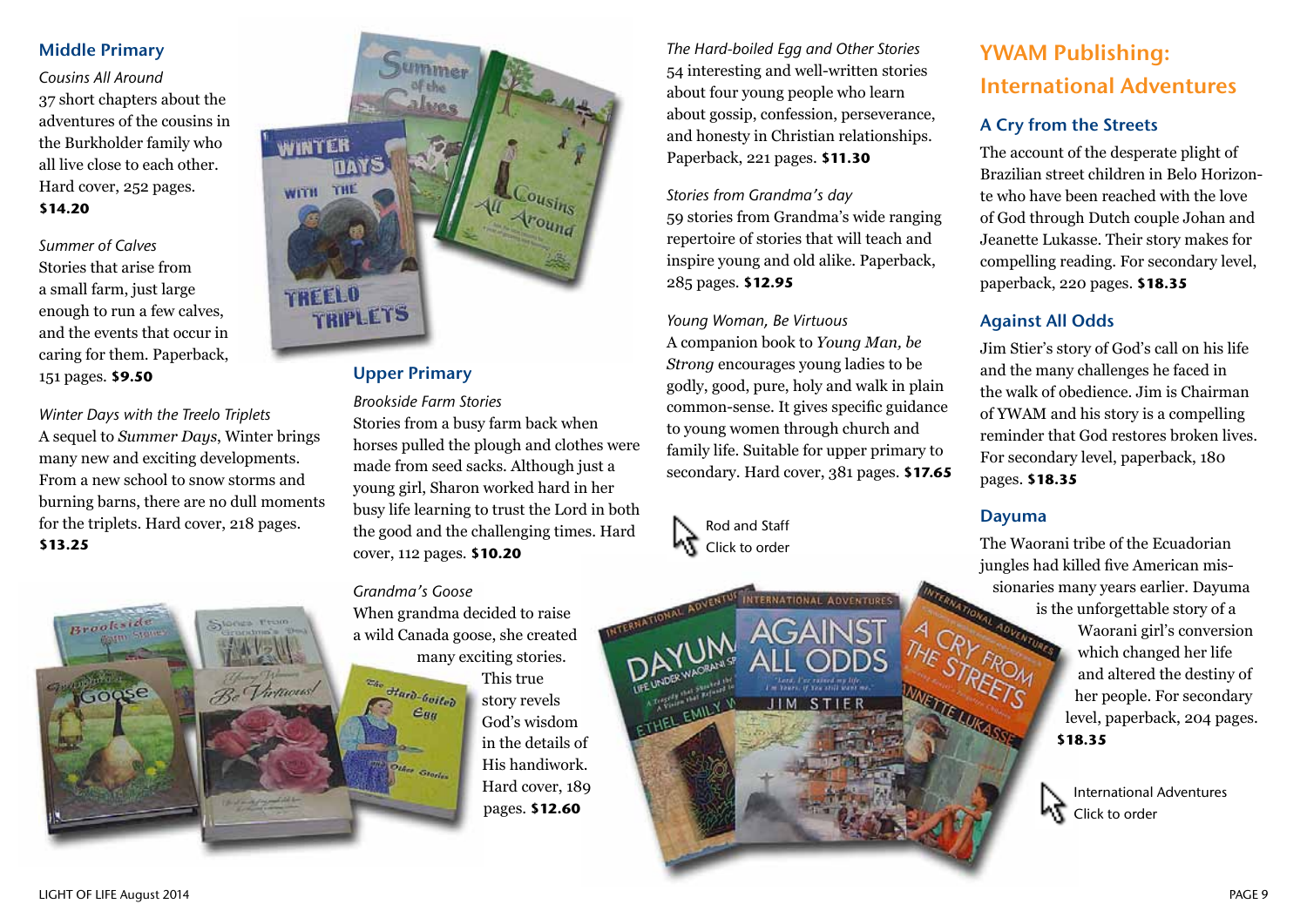

It was somewhat disappointing to have only two takers for the LEM Phonics quiz written in the last *Light of Life*.

However the two ladies did a wonderful job and it ended up with both of them obtaining a prize, because both made the same mark! Well done Belinda and Andrea.

Here are the answers to the questions in the previous LEM Phonics Corner.

# LEM Phonics Rules Quiz

- 1. Which phonogram usually represents the sound 'or' after **w**?
	- **ar** *LEM Phonics Manual* page 69
- 2. Which suffix will follow **ate** at the end of multi-syllable words: **er** or **or**? **or** will follow **ate**

*The Book of Rules* page 132

3. What rule would you use to show children why the spelling of **dairy** (a farm where cows are milked) cannot be written as **diary** (a journal)?

The word **dairy** has the sound 'air' in it. The sound 'air must always be made from a phonogram saying 'ay' (e.g. **ai**, **ey**) plus **r**. The word **diary** sounds as di-ar-y whereas 'dair-y' has a definite **ai +r**. *LEM Phonics Manual* page 76 Rule Chart 9

4. What part of speech does the ending **ous** always form?

The ending **ous** added to a base word will always form an adjective.

*The Book of Rules* page 136

5. Why is **sh** used rather than **ti** or **ci** in the words **cushion** and **fashion**?

**sh** may only be used at the beginning of a word or the end of a syllable, or the ending **ship**. In **cushion** and **fashion** the syllable must end after **sh**, otherwise the vowels **a** and **u** in these words would say their second sounds because they are at the end of a syllable. *LEM Phonics Manual* page 68

6. Why is **ence** rather than **ance** the ending in the word **evidence**?

The noun **evidence** is derived from the adjective **evident**. If the original word ends in **ent**, **ence** will be used. If the original word ends in **ant**, **ance** will be used. *The Book of Rules* page 97

- 7. When a one syllable base word contains the phonogram **ee**, what phonogram replaces it in the past tense derivative? **e** usually replaces it (e.g. deep—depth, feel—felt).
- 8. When a one syllable base word contains the phonogram **ea**, what phonogram is used in the past tense derivative?

**ea** is normally kept (e.g. reap — reapt; read—read). Sometimes, however, the past tense is irregular (e.g. lead — led). *The Book of Rules* pages 52 and 120

9. Why should children place 1 above the first vowel in the words below when writing them in their Word List books?

 $f\overset{\text{i}}{\text{e}}$ rocious p $\overset{\text{i}}{\text{a}}$  $\bar{\text{b}}$ arrot gorilla Because they need to separate the apparent phonogram (e.g. **er** in ferocious or **ar** in parrot) to pronounce the proper sound of the word.

*Word List Book 2* page 8 (forest)

10.Why do we use **c** to begin the word **cricket** but **ck** in the middle?

**c** is able to begin the word **cricket** because what follows (**r**) will not make **c** say its second sound. **c** is normally the first choice but if it doesn't work, the next choice is **ck**. **ck** works in **cricket**  because it follows a single short vowel (the only place **ck** can be used).

*LEM Phonics Manual* page 78, Rule chart 4

11.Why don't we use **c** in the word **kill** but we do use it for **cull** and **call**?

We use **c** to represent the sound 's' whenever we can, but in **kill c** would say its second sound because **i** follows. The next one we use is **ck**, but **ck** can only follow a single short vowel, so **k** will be used in **kill**. We use **c** in **cull** and **call**  because we try it first and it works!

> *LEM Phonics Manual* page 78 Rule Chart 4

12.Why do we use **ll** at the end of the word **full**, but not at the end of **wonderful**?

**l** is doubled at the end of a one syllable word following a single vowel. As **ful** at the end of **wonderful** becomes part of a multi-syllable word, it no longer follows the rule to double **l**.

*LEM Phonics Manual* page 66

13. How can we know that the word **special** must end with **al** rather than **el** or **il**?

The word **special** is derived from **species**. To form the new word requires a suffix. The only suffix sounding like 'uhl' is **al** (words like **camel** and **carol**  are base words).

*The Book of Rules* page 134

14.Which derivative made from the base word **special** could also prove that we should end **special** with **al**? Explain your answer.

The derivative is **speciality**. In **speci-al-i-ty** the syllable **al** is strongly stressed, thus we hear the sound of **a** clearly. *No reference*

15. Why does **think** have just **k** on the end but **thick** has **ck**?

We cannot use **ck** after the consonant **n** in **think**, or use **c** because an ending could make it say 's' (thicer). Therefore we must use **k** after **n**. **ck** works at the end of **thick** because it follows a single vowel. *LEM Phonics Manual* page 4 Rule Chart 11